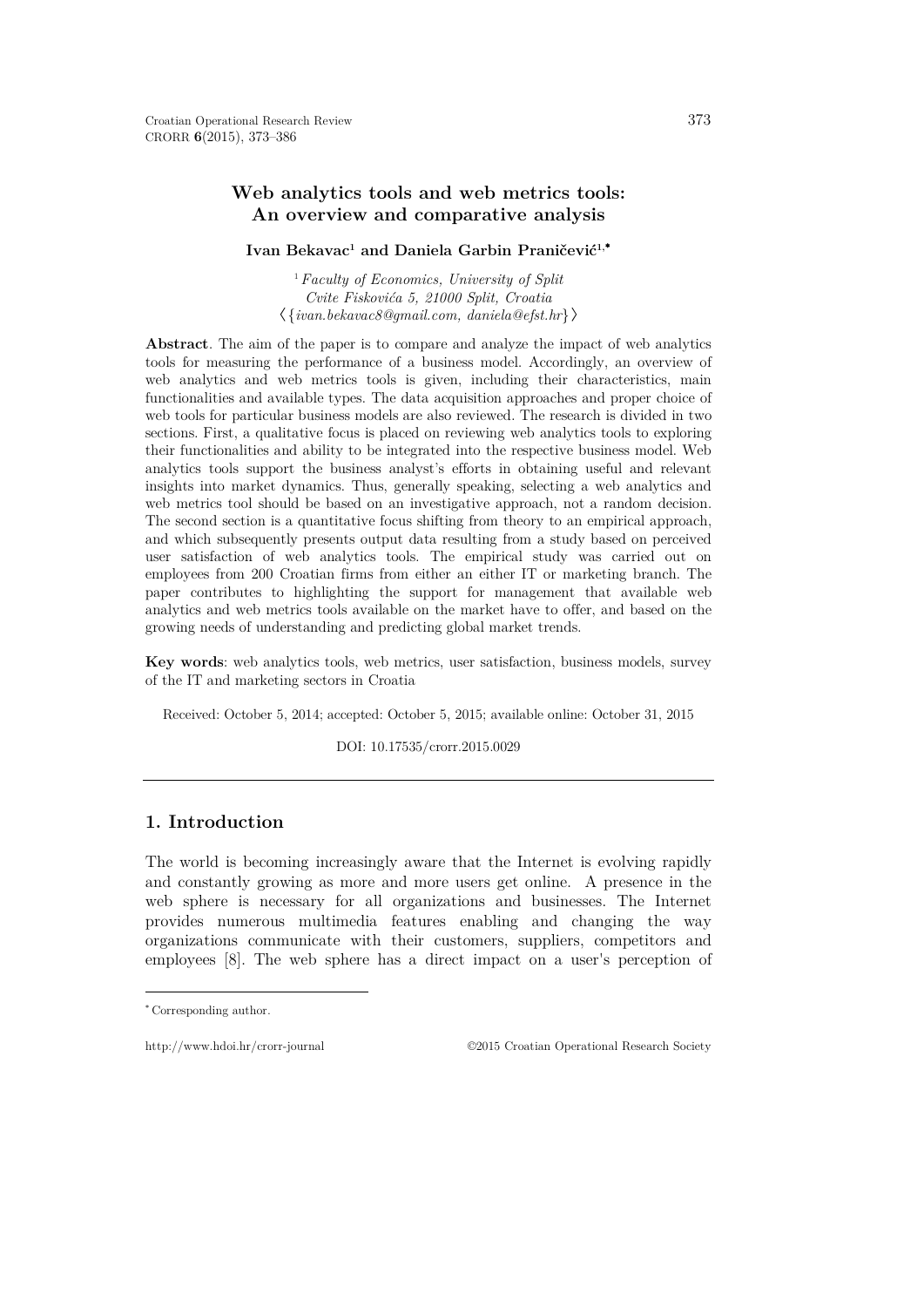business success [4] and the strategic importance of web context for modern business. It also shifts numerous business activities towards the web creating in the same time new context of business models so called web business models. According to [10], a business model is described as a business method used by a particular company to generate revenue and add new value to its product/services. The same author has also distinguished nine basic categories of web business models such as: (1) brokerage model, (2) advertising model, (3) model of information agent, (4) commercial model, (5) manufacturing model, (6) affiliate/collaborative model, (7) virtual community model, (8) subscription model and (9) utility/ancillary services model.

Within these business models five common goals [10] can be identified:

- Selling products or services online and the measuring the outcomes by the number of products sold or services
- Creation of potential client databases and measures of the outcomes based on the number of collected visitor contacts via web sites
- Content publication directed towards attracting as many visitors as possible and thereby increase revenue from advertising
- Providing information to the website visitors
- Company branding

Without proper web metrics applied to a business model on a website, it is almost impossible to measure the effects on visitors, hence proper the proper choice of a web analytics tool is important. On the other hand, gaining insight is also important, as to what tool is apt for unique user needs. Based on what has been said so far, the research task is to investigate the following: *Web analytics tools track and improve a user's satisfaction with web-based business models*.

### **2. Basic concepts related to web analytics and web metrics**

#### **2.1. Web analytics**

According to the official definition of [13], web analytics refers to a combination of (a) measuring, (b) acquisition, (c) analyzing and (d) reporting of data collected from the Internet with the aim of understanding and optimizing web experience.

Measuring (a) incorporates different metrics [1] and expressed in the form of numbers, ratios and key performance indicators (KPI's). Data acquisition activity (b) is mainly done through one of the two most widely used methods: (1) using log files that gather data from a server, and (2) using popular methods of tagging websites supported by JavaScript code.

Log files are contain data collected from a company server, regardless of the visitor's type of Internet browser. Data acquisition activities on a server come in the form of a text file containing server-side collected data. These activities are related to requests directed to a web server, such as displaying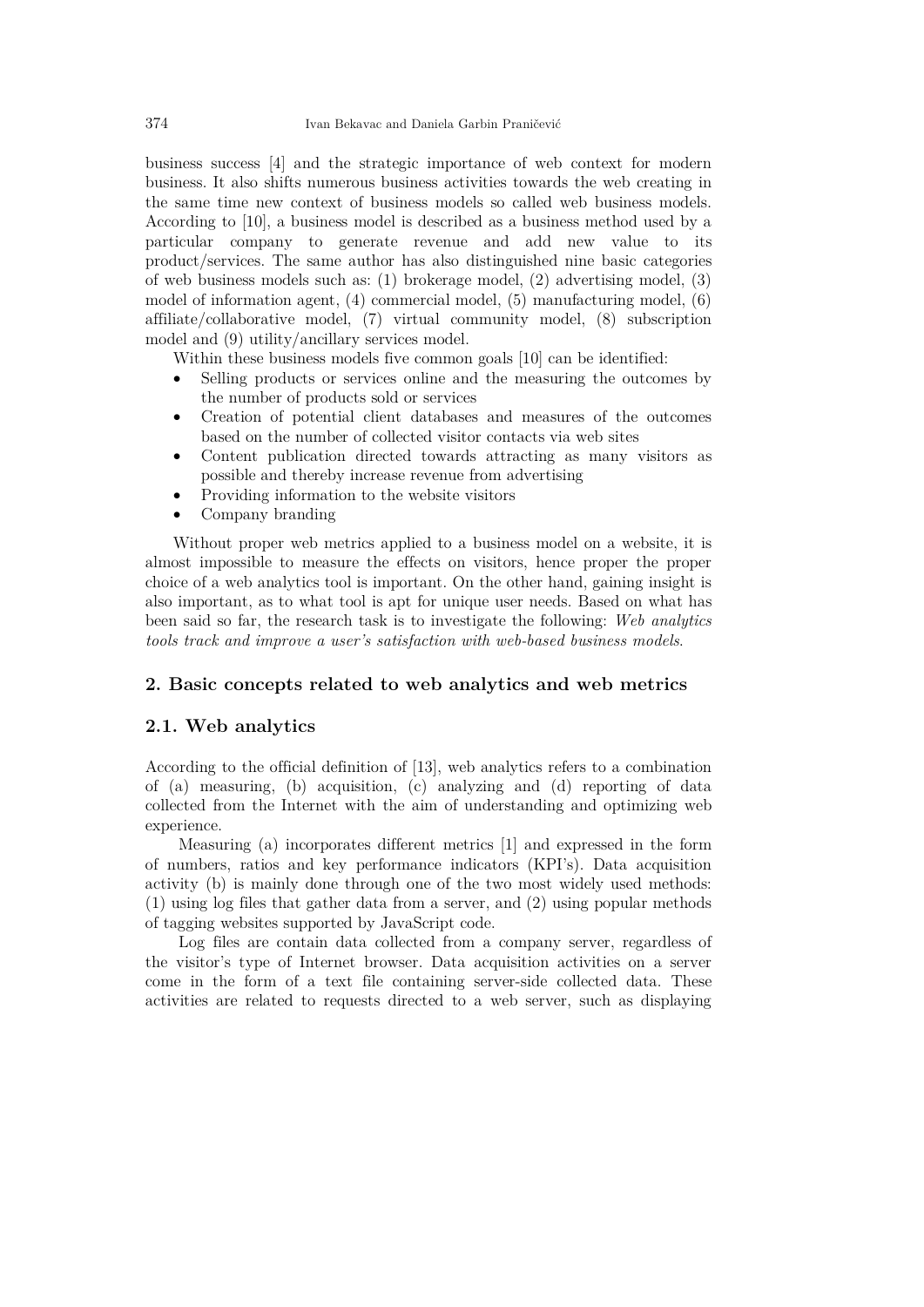pages, images or PDF files [3]. On the client side, site tagging is carried out using JavaScript code inserted into every web page and is run and recorded each time a user opens a tagged webpage. Visitor behavior is then recorded in a separate file [12].

Furthermore, the purpose of analyzing data (c) is to transform data into information useful for a decision-making process [12]. In that sense, special attention should be given to selecting appropriate web analytics tools while taking into account a company's specific characteristics and goals, as well as employing the staff who are competent in "discovering" useful information for supporting decisions that are based on large amounts of acquired data.

Finally, reports are generated (d) based on selected metrics outputs which in turn are useful for company management.

Data originating from the Internet offers relevant information on website traffic, website transactions, server performance and information submitted by users themselves [9]. Understanding of the web and website optimization provides a more adapted approach to a target audience with the goal of increasing conversion rates [12], as well as customer loyalty [4]. Analyzing website traffic provides insight into the number of visitors, their geolocation, visitor locations, time spent on websites and other parameters. Web analytics also provides other advantages such as increasing efficiency and cost reduction [3]. Marketers can also find web analytics data useful for improving products/services and evaluating the success of a marketing campaign. In addition, web designers and web developers use such data for improving website usability and consequently, website user satisfaction. Web analytics provides company management with the insight into how to generate revenue from a website, how to create appropriate user experience and improve its competitive advantage [6], as well as to support continuous improvement and competitiveness [12].

The said author proposes a definition of web analytics as follows: *the analysis of qualitative and quantitative data on the website in order to continuously improve the online experience of visitors, which leads to more efficient and effective realization of the company's planned goals.* Quantitative data provide insight into visitor behavior such as the previous web page prior to reaching the actual website. In addition, the acquisition of qualitative data provides answers as to why visitors behave in a certain way. Continuous improvement of online user based on information obtained in web analytics is a key aspect of the web analytics concept.

Improved business results based on decisions supported by information gained from web analytics certainly justify further expenditure in web analytics.

#### **2.1.1. Web analytics as a process**

Web analytics is not a technology for just reporting, but a cyclical process of website optimization which, among other things, measures costs, identifies the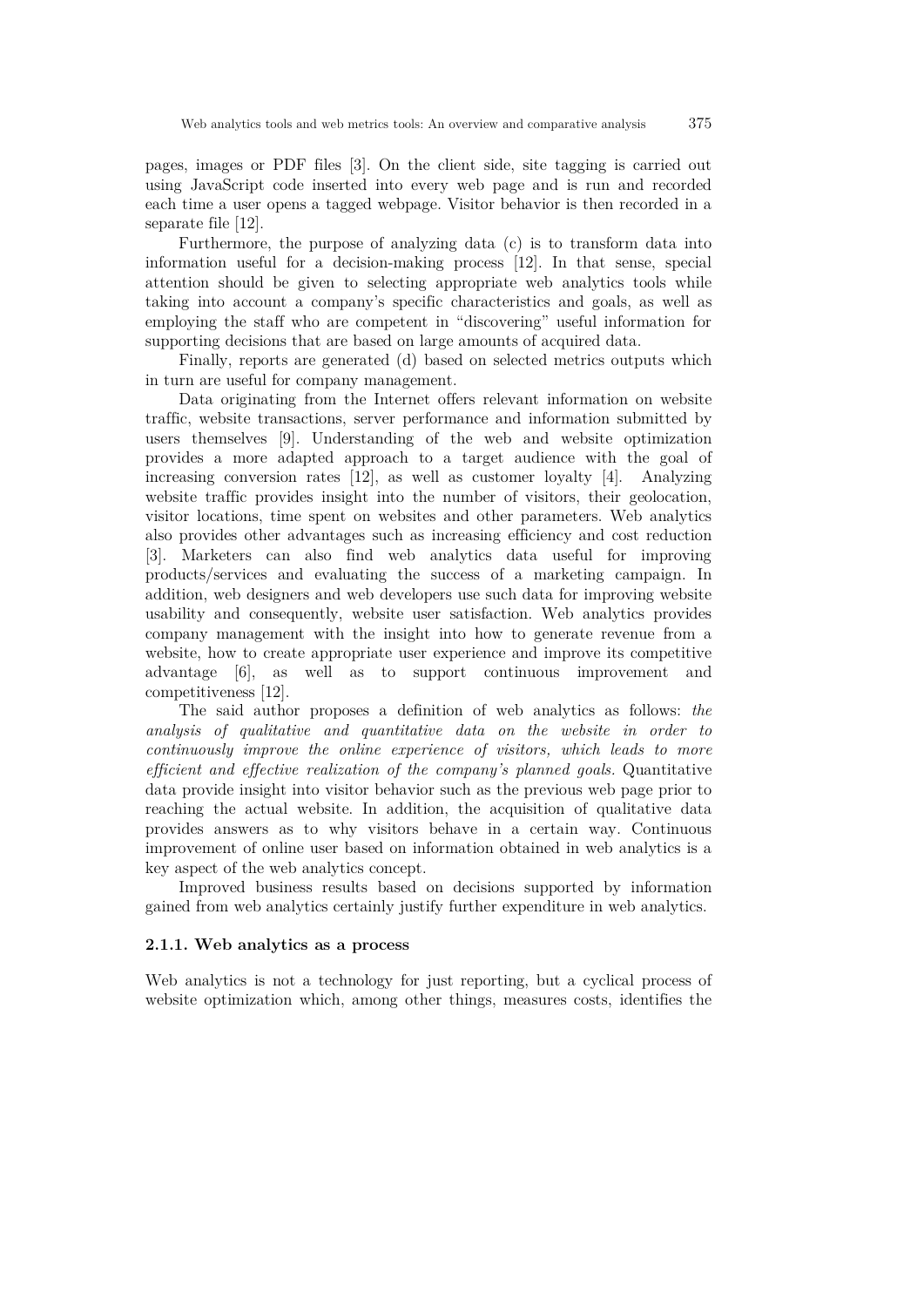most profitable user behavior and optimizes a website by improving performance and profitability. Waisberg & Kaushik [12] identified the following steps in a web analytics process:

- Objective (goal) determination
- KPIs definition
- Data collection
- Data analysis
- Change implementation

The issue of *"the objectives of a website"* is complex and there is no single answer. It depends on type of business models. As an example and in terms of a commercial business model, the objective of a website is to support product sales by provide all the relevant information to visitors with the intention of transforming them into buyers. Determining these activities is important, as they lead to selecting the appropriate metrics to track the success of a website, especially while keeping in mind that a website should achieve a certain return on investment (ROI). Measuring the success of objectives is accomplished by defining key performance indicators (KPIs) that show the particular progress or detect lagging in achieving goals. Each KPI is expected to correlate with a specific action and match the criteria/attributes of timelessness, simplicity, relevance and usefulness. It is recommended that a defined KPI has to be promptly available (*timelessness*), simple for decision maker to understand (*simple*), as well as relevant (*relevance*) and useful (*usefulness*) to the specific company.

The example [12] of one qualitatively defined KPI that covers all of these attributes is the *bounce rate* defined as the percentage of visitors who leave a website after the first page visit. This metric is simple, i.e. easy to understand and explain. It is *relevant* because it identifies sites with a lower content, technically or in terms of quality. This KPI is also *timely* since is readily available in all web analytics tools. Finally, the observed KPI offers instant *usefulness* given that a decision maker can act immediately and focus on pages with a high bounce rate.

The next activity in the considered process is accurately collecting data and saving it in a database for subsequent data analyses. Data analysis includes observing and transforming previously collected data in order to discover useful information that supports future decisions. During this activity, numerous associations, patterns or trends that exist in the data set are revealed. Finally, implementing change is the last but not least activity in the process. In other words, collected and analyzed data provide new information and support change implementation. Otherwise, all the previous activities are baseless. The scheme of the web analytics process is shown in Figure 1.



Figure 1: Activities in the web analytics process, Waisberg and Kaushik [12]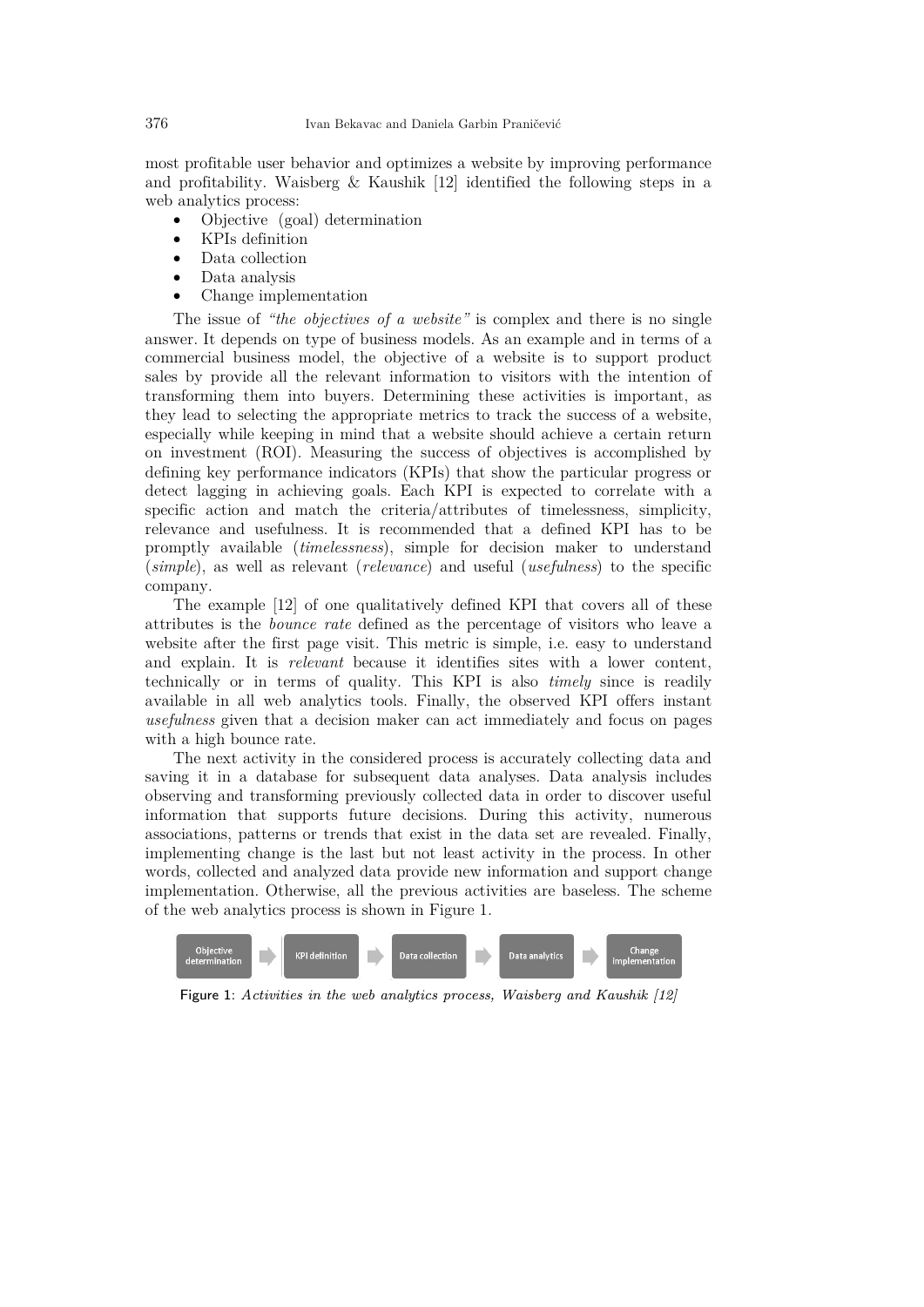### **2.1.2. Web analytics tools**

A variety of web analytics tools have been developed and are available on the market that aim to obtain quantitative and qualitative data as a basis for the decision-making process, The author [11] has classified web analytics tools into five categories:

1. Traditional web analytics tools that mostly relied on clickstream data obtained by the visitors themselves, competitors and data from the company's internal sources.

Clickstream data generally corresponds to the question "*what happens on websites" or "visitor behavior while browsing the website" and "how many conversions have been achieved on the website*".

- 2. Web analytics tools that track performance on social networks
- 3. Web analytics tools for gathering visitor feedback aim to answer the question "*reasons for the visitor behaving or not behaving in a certain way*".
- 4. Web analytics tools for mobile websites with a growing importance in line with an increase in website turnover caused by the use of mobile devices. These tools provide insight into visitor behavior on websites accessed via mobile devices similar to traditional web analytics tools, and are necessary for achieving compatibility with mobile devices [5].
- 5. Web analytics tools for experimenting, testing and find optimal technical or design solutions that should improve visitor satisfaction.

In terms of the process of selecting a web analytics tool, the working team is responsible for the following [7]:

- Distinguishing whether the company needs to implement either reporting or an analyzing process in its business model. Accordingly, certain ineffective tools are eliminated.
- Assessing a company's temporary IT capabilities.
- Taking into consideration web tool features in line with a company's requirements.

Here, the focus is reduced solely to traditional web analytics tools based on clickstream data within can be used to identify two categories based on the form the tool is available: first, the software is installed on an organization's computers and, secondly, as a service (SaaS - Software as a Service) provided by ASP - Application Service Provider [4]. The traditional web metrics tools are available on the market as open source or a commercial package. Each of these has its advantages and disadvantages (Table 1).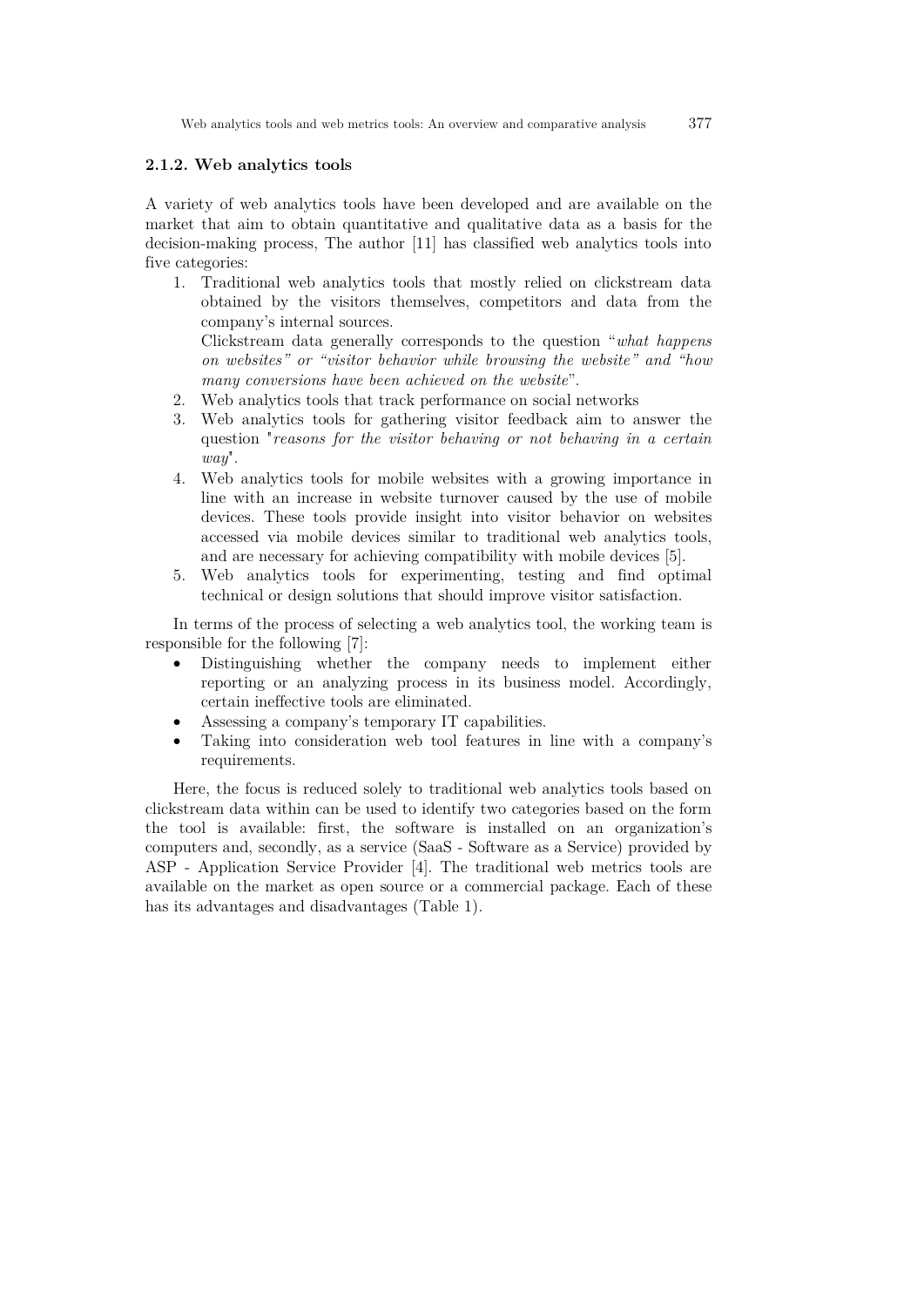|                    | Web analytics tools <sup>†</sup> | Advantages                                                                                                                | Disadvantages                                                                           |  |
|--------------------|----------------------------------|---------------------------------------------------------------------------------------------------------------------------|-----------------------------------------------------------------------------------------|--|
| Web log tools      | Google Analytics                 | customizable dashboard,<br>conversion visualization, data<br>export in various formats,<br>advanced segmentation features |                                                                                         |  |
|                    | Webtrends Analytics              | provides detailed information,<br>excellent heat maps feature,<br>access to real time data                                | (relatively) high price                                                                 |  |
|                    | FireStats                        | easy to use, downloadable data<br>raw logs, real time data                                                                | not recommend for<br>beginners due to install<br>requirements                           |  |
|                    | AWStats                          | reveals how much time visitors<br>spend on site, processes raw log<br>files, open-source                                  | not possible to provide<br>an in-depth analysis,<br>neither to measure user<br>activity |  |
|                    | Webalizer                        | updates log files throughout the<br>day, easy to understand reports                                                       | does not use cookies,<br>possible overestimation<br>of data                             |  |
|                    | StatCounter                      | access to real time data,<br>provides two levels of analysis                                                              | outdated user interface                                                                 |  |
|                    | Mint                             | customizable, friendly interface                                                                                          | needs server<br>configuration                                                           |  |
| Page tagging tools | Piwik                            | customizable, data control, real<br>time traffic reports,<br>segmentation                                                 |                                                                                         |  |
|                    | Clicky                           | real-time data, heat maps, split-<br>testing and $A/B$ testing                                                            | interface is not user-<br>friendly.                                                     |  |
|                    | Chartbeat                        | real time data, friendly user<br>interface                                                                                | no detailed historical<br>data available                                                |  |
|                    | GoSquared                        | pinging feature that reveals how<br>long visitor stayed on site                                                           | monthly page view limit                                                                 |  |
|                    | FoxMetrics                       | tracks events like newsletter<br>views                                                                                    | key features available in<br>premium plan                                               |  |
|                    | GoingUp                          | includes SEO related tools,<br>provides heat maps                                                                         |                                                                                         |  |
|                    | $e$ Tracker                      | tracks visitor mouse movement,<br>survey options                                                                          | (relatively) high price                                                                 |  |
|                    | IBM Unica NetInsight             | very flexible and customizable<br>reports, customizable dashboards                                                        | (relatively) high price                                                                 |  |
|                    | <b>Stuffed Tracker</b>           | feature that enables comparing<br>organic and paid traffic                                                                | installation could be<br>difficult for beginners                                        |  |
|                    | Crazy Egg                        | excellent heat map feature                                                                                                |                                                                                         |  |

Table 1: Traditional features of web analytics tools analyzed by the authors

 $\overline{a}$ 

<span id="page-5-0"></span><sup>&</sup>lt;sup>†</sup> The online source for each presented web analytics tool is found at the end of this paper.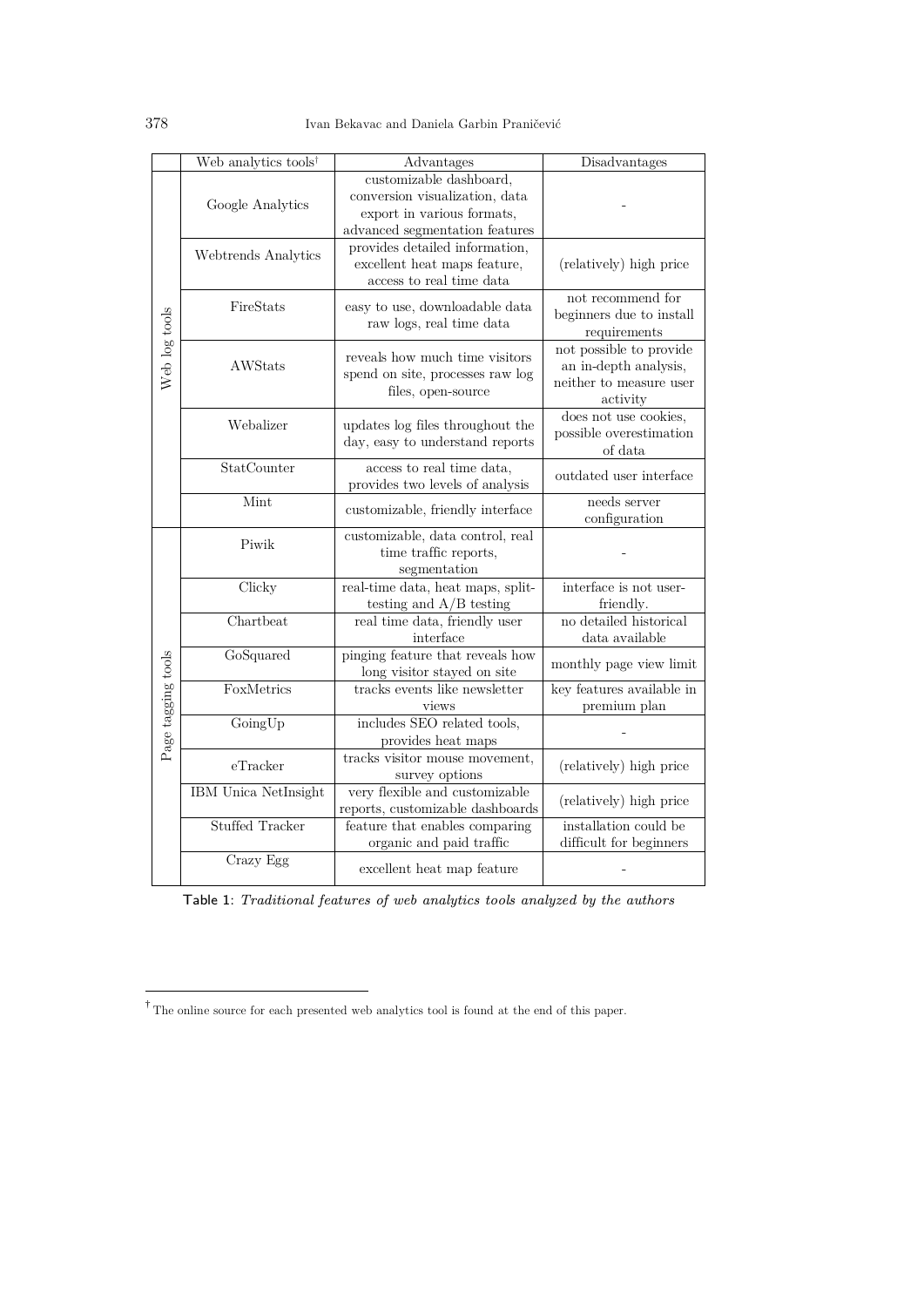The wide range of web analytics tools makes the selection process more complex and time consuming. Accordingly, selecting the appropriate tool should take into consideration a company's unique characteristics. In the process of selecting the web tool, the team using the web tool should consider usability, functionalities, technical details and the total cost of the tool. In other words, the market should be studied while focusing on the tool's features such as the possibility of installing and deploying software locally, customer support, costs, data segmentation possibilities, download options, ownership of collected data and the possibilities of integrating data from other sources in the actual web analytics tool.

### **2.2. Web metrics**

The common features of web metrics including collecting specific visitor actions and the exclusion of search engine robots that search content on the website while indexing it. Effective web metrics has to be based on generally accepted terms, definitions and practices [13]. Web analytics incorporate web metrics, thus providing benefits for online businesses [14] such as the ability to analyze and increase sales, ability to track revenue generated by the site, ability to identify exit pages, and consequently improving website content, the monitoring of visitor traffic and detection of website errors. The most common types of web metrics are available as option in web analytics tools as presented in Table 1 [13]:

- Metrics for describing visits  $-$  the category refers to dimensions such as the front page (*entry page*), the target page (*landing page*), exit pages (*exit page*) and metrics such as duration of the visit (*visit duration time on site*), source of traffic (*referrer*) and number of clicks on the link (*click-through rate*).
- Metrics for describing visitors the metrics in this category present different attributes that characterize website visitors and support the process of visitor segmentation. The metrics are: *new visitors* (the number of unique visitors who created a session for the first time on the site during the reporting period, *returning visitor* (indicates how many unique visitors have interacted with the site during a reporting period, supposing that it is their first visit before observed period, *repeat visitor*  (number of unique visitors who have made two or more visits to the site during a reporting period), visits per visitor (number of visits per visitor), *recency* (the time elapsed since the specific action was taken by a unique visitor to the site) and *frequency* (the number of times required by a unique visitor to take a specific action such are visit the site, purchase or download from the site during a reporting period).
- Metrics for describing the visitor engagement  $-$  the category includes metrics that describe the degree of visitor interaction. Accordingly, the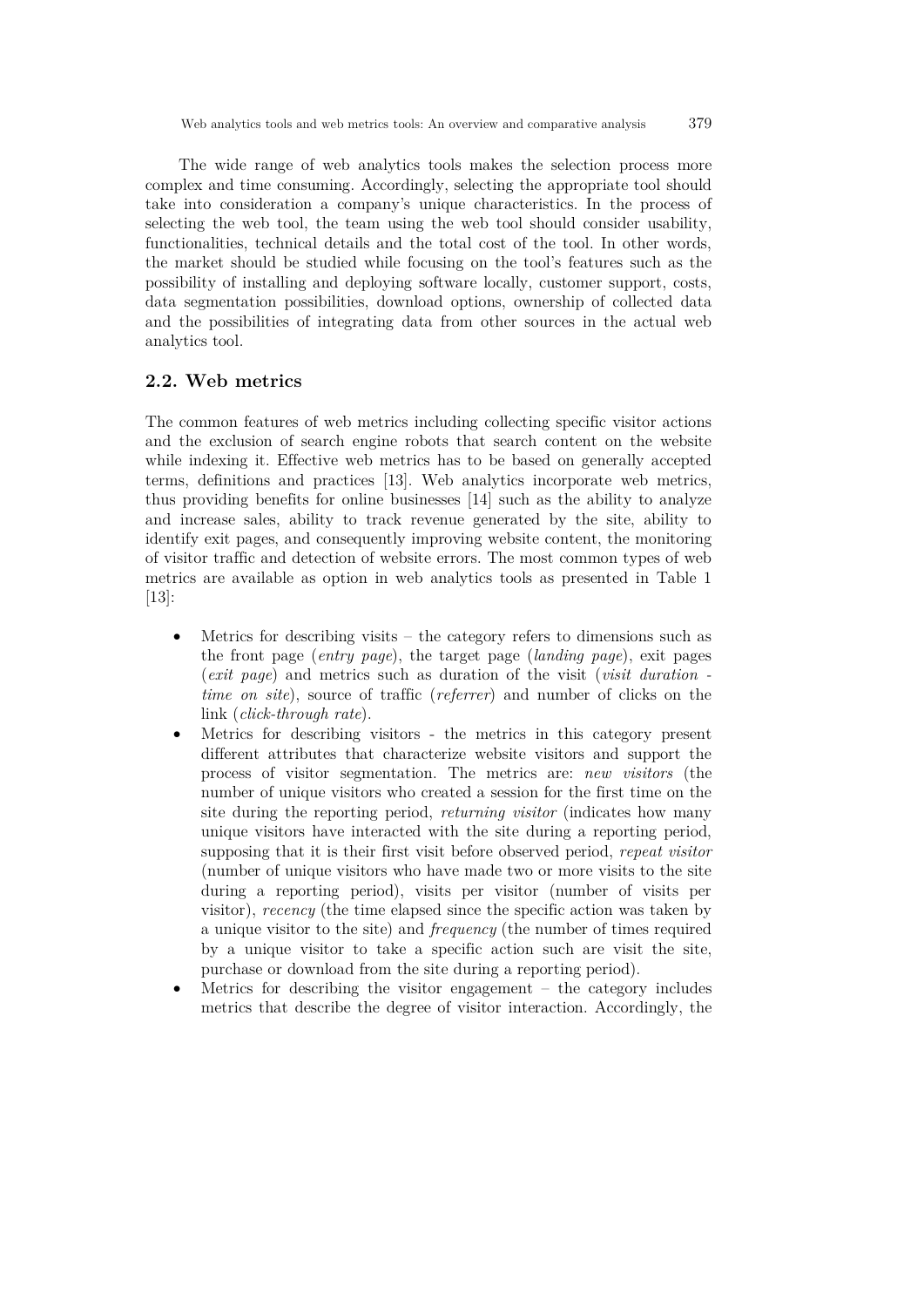related metrics calculate the proportion of those leaving a website with respect to the total number of webpage views (*page exit ratio*), the rate of withdrawal (*bounce rate*) and the number of visited pages per visitor (*page views per visitor*).

• Conversion metrics – the collection of special website activities that provide business value, such as metrics that indicate the number of successfully achieved set goals (*conversion*) and the ratio between the number of realized conversions and other relevant metrics (*conversion rate*).

Examples of conversion rate are the number of conversions in relation to the total number of site visits, or the number of conversions in relation to total number of site visits where products are added to a cart.

These mentioned metrics are often a company's key performance indicators (KPI's) relating to easily understood indicators covering website performance and website changes in an observed period [9].

The choice of metric depends, as mentioned above, on the company and its goals. In spite of this, the most common key performance indicators can be categorized by type of business model. In addition, Peterson [9] distinguishes business models and the respective performance indicators as listed in Table 2.

| Business model                | KPI's                                                                                                                                                                                          |
|-------------------------------|------------------------------------------------------------------------------------------------------------------------------------------------------------------------------------------------|
| Commercial<br>model           | Ratio of new to returning visitors, percentage of new visitors, referring<br>domains, search keywords/phrases, average order value, key<br>conversion rates.                                   |
| Advertising model             | Overall traffic volume, number of visits, ratio of new to returning<br>visitors, percentage of new visitors, referring domains, average number<br>of visits per visitor, average time on site. |
| Subscription<br>model         | Overall traffic volume, percentage of new visitors, ratio of new to<br>returning visitors, referring domains, search keywords/phrases, key<br>conversion rates.                                |
| Utility model                 | Overall traffic volume, percentage of new visitors, referring domains.                                                                                                                         |
| Model of<br>information agent | Ratio of new to returning visitors, percentage of new visitors, referring<br>domains, overall traffic volume, percentage of new visitors, average<br>pages viewed by visitor.                  |
| Manufacturing<br>model        | Search keywords/phrases, entry pages, referring domains, overall<br>traffic volume, key conversion rates, number of visits.                                                                    |
| Affiliate model               | Overall traffic volume, referring domains, average time spent on site.                                                                                                                         |
| Community<br>model            | Overall traffic volume, average time spent on site, referring domains,<br>percentage of new visitors                                                                                           |
| Brokerage model               | Number of returning visitors, frequency of visit, number of visits,<br>search keywords/phrases.                                                                                                |

Table 2: Business models and associated performance indicators [9], modified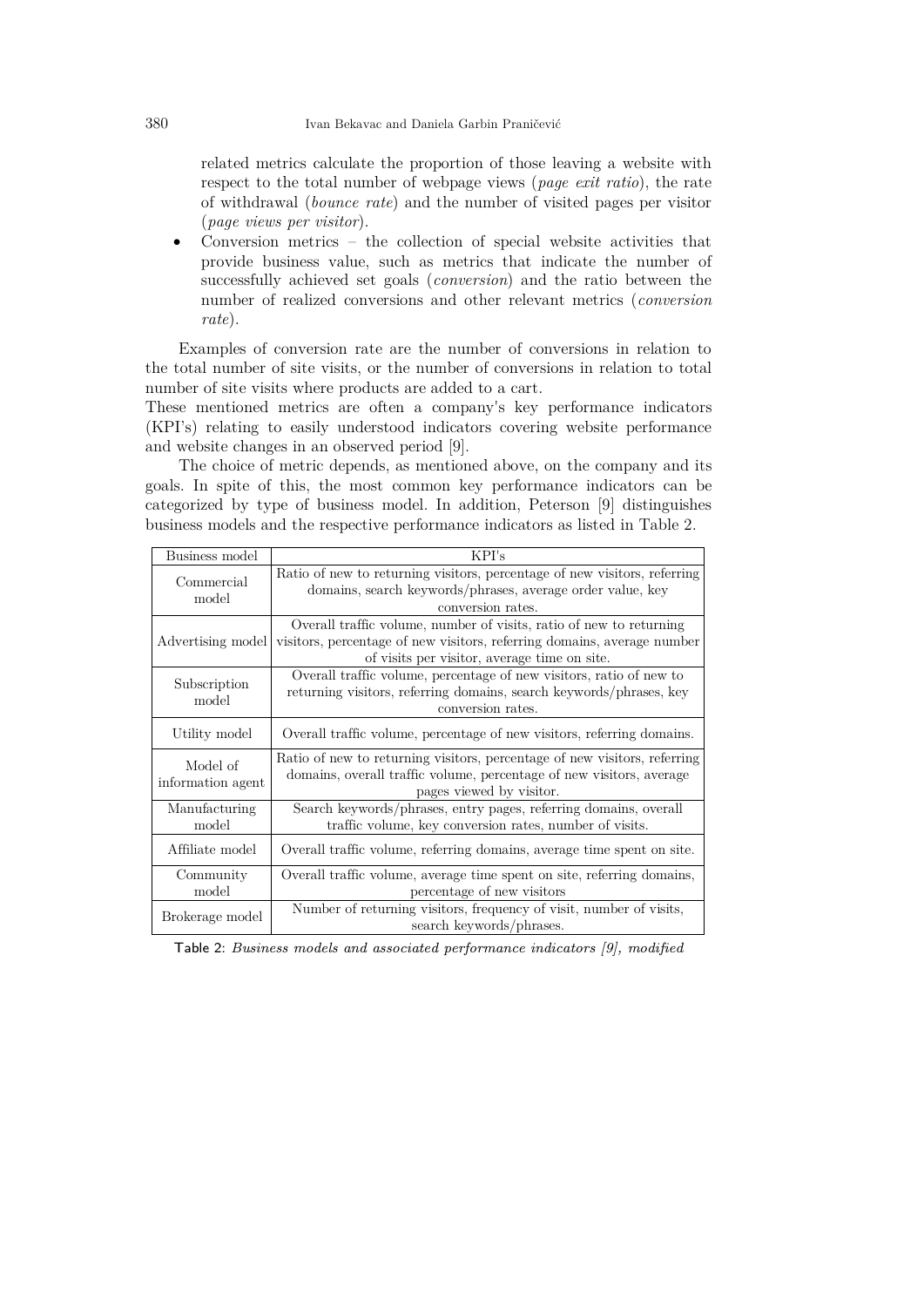Keeping this in mind, information gathered using these indicators offers a relevant background for different ways of analyzing and generating reports, which is operationally and strategically important for any business system.

## **3. Empirical research based on perception of the usefulness of web analytics tools**

The empirical section of the paper presents the results of a one-month research (March 2015) conducted among the employees from 200 Croatian IT and marketing firms. Employees were asked to assess their satisfaction with web analytics tools used by their company and for the associated business model. Therefore, the questionnaire was created using the Google Form option on Google Drive and was sent out via e-mail. The return rate was almost 54% i.e.107 questionnaire were completed.

The methodology analyzed the use of web analytics tools and user satisfaction, and included descriptive statistics, Friedman test, bivariate correlation and multiple regressions. The software package SPSS Statistics 17.0 software package was used for statistical processing and calculations.

Descriptive analyses revealed that the major part of survey respondents were male  $(58.9\%)$ , in the age group of 21 to 30 years of age  $(73\%)$ , university educated (85%), introduced as users of web metrics for business purposes (67%). Web analytics tools are used for different purposes by the respondents: marketing  $(75.7\%)$ , management  $(36.4\%)$ , web development  $(13.1\%)$  and others fields (4.7%). The most frequently used web analytic tool was Google Analytics (93, 5%) with the other tools (6, 5%) being Webtrends Analytics, FireStats, Webalizer, Tableau, Flurry and ARIS Connect.

When comparing the frequency of using web analytics tool for activities such as measuring, collecting, analyzing and reporting data, it was observed that web tools are mostly used for collecting (mean= 3.43) and analyzing data (mean  $= 3.75$ ). Each activity also involves analyzing the user's satisfaction with using a web tool in regard to proper support for particular activities. The respective mean values are presented in Table 3.

|            | Mean      |              |  |
|------------|-----------|--------------|--|
| Activity   | Frequency | Satisfaction |  |
| Measuring  | 3.07      | 3.64         |  |
| Collecting | 3.43      | 3.75         |  |
| Analyzing  | 3.35      | 3.73         |  |
| Reporting  | 2.96      | 3.52         |  |

Table 3: Mean values of frequency and satisfaction with web analytics tools according to activities  $(N=107)$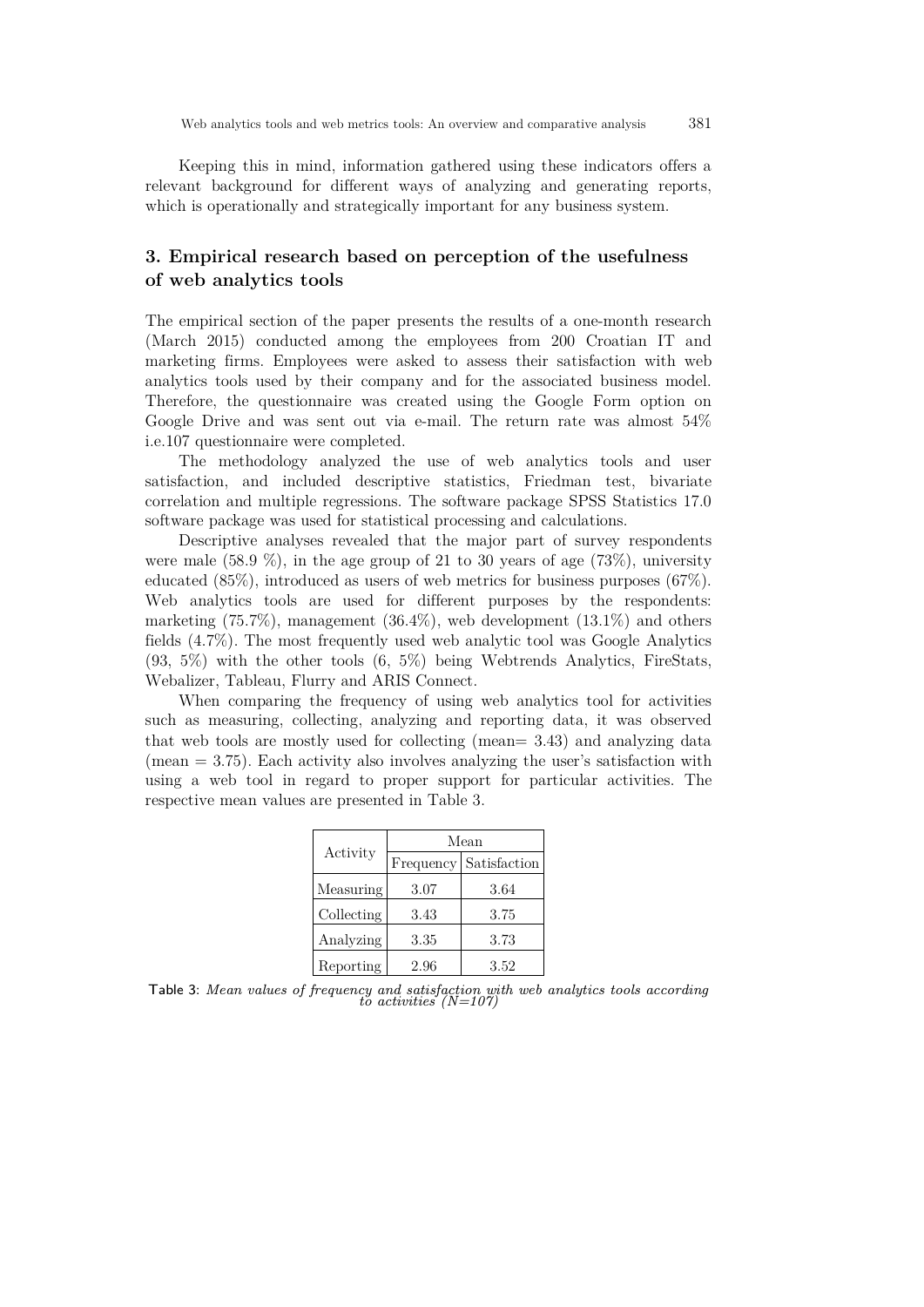Using the Friedman nonparametric test, the differences in frequency of usage for a web analytic tool according to activities have been found significant  $(p=0.00)$ , as well as the differences in level of user satisfaction  $(p=0.05)$ .

The results indicate that web analytics tools are most frequently used for advertising (mean=3.93) and commercial business models (mean=3.43) followed by community (mean=3.42), information agent (mean=3.31), affiliate (mean=3.26), subscription (mean=3.20), utility (mean=3.07), manufacturing (mean=3.05) and brokerage (mean=2.92) business model. The users also express the highest level of satisfaction relating to the advertising (mean=3.65) and commercial (mean=3.38) models followed by the community (mean=3.35), affiliate (mean=3.34), information agent (mean=3.27), subscription (mean=3.22), utility (mean=3.18), manufacturing (mean=3.09) and brokerage (mean=3.05) business model. Hereafter, Friedman nonparametric test verified that the differences in frequency of a web analytics tool according to the business model are also significant (p=0.00), as well as differences in the level of satisfaction  $(p=0.00)$ . A positive correlation has been proved between the usage frequency and user satisfaction of a web analytics tool based on each activity. The associated correlation coefficients and significances (p=0.00 for each activity) are shown in Table 4. The activities such as measuring (correlation=0.588) and data analysis (correlation=0.581) indicate a higher correlation when compared with other activities.

| Frequency vs. | Pearson            |              |  |
|---------------|--------------------|--------------|--|
| Satisfaction  | Correlation        | $(2-tailed)$ |  |
| Measuring     | $0.588^{\ast\ast}$ | 0.000        |  |
| Collecting    | $0.470**$          | 0.000        |  |
| Analyzing     | $0.581**$          | 0.000        |  |
| Reporting     | $0.531***$         | 0.000        |  |

\*\*. Correlation is significant at the 0.01 level (2-tailed).

Table 4: Bivariate correlations between usage frequency and usage satisfaction of web analytics tools based on each activity  $(N\neg =107)$ 

Furthermore, a positive correlation has been proven using a bivariate correlation between the usage satisfaction and usage frequency of web tools based on observed business models (p= 0.00 for each model). Business models such as brokerage (correlation  $= 0.597$ ) and advertising (correlation=0.588) indicate a higher correlation in comparison to other models. These results are presented in Table 5.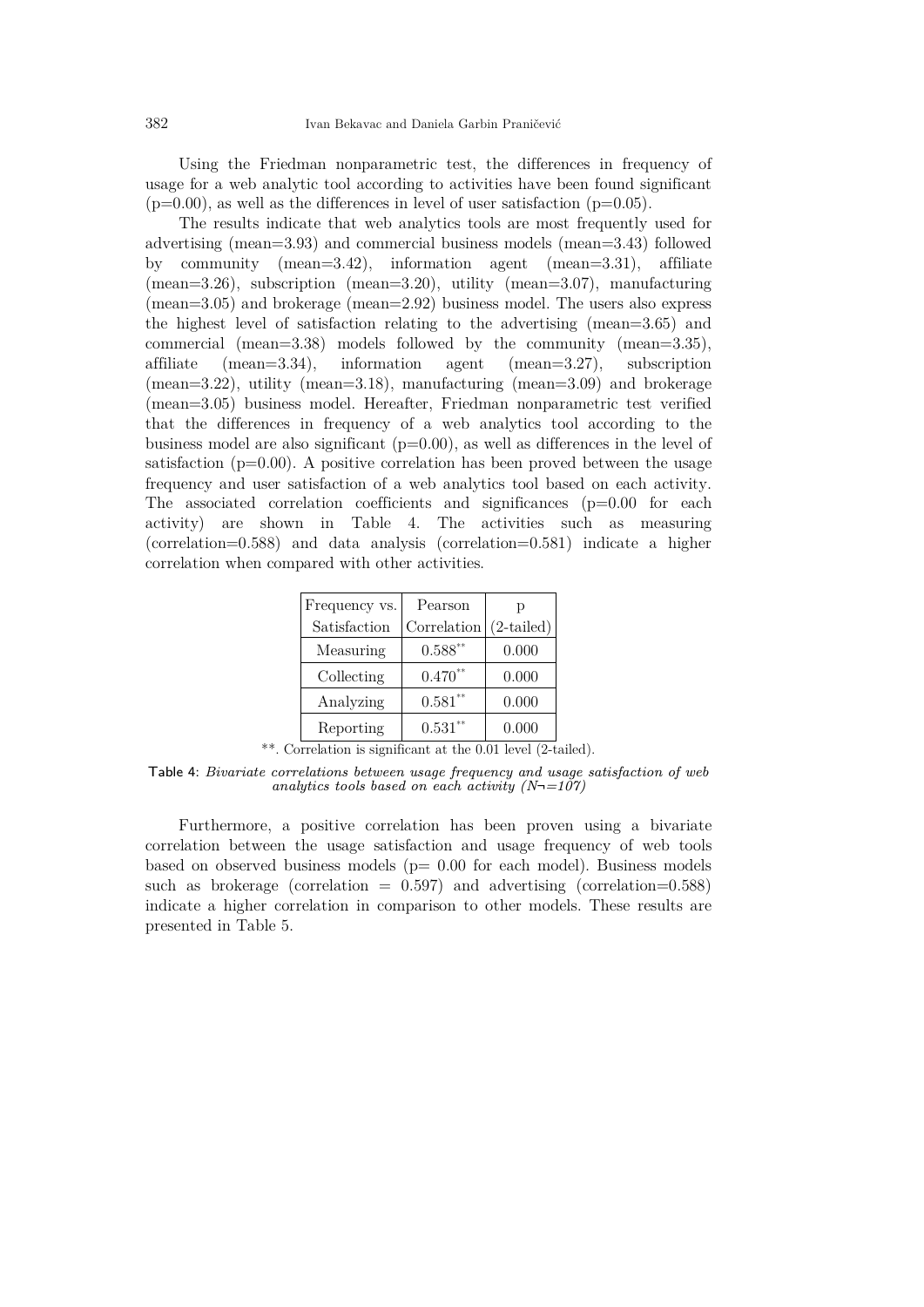| Frequency vs.     | Pearson     | p            |
|-------------------|-------------|--------------|
| Satisfaction      | Correlation | $(2-tailed)$ |
| <b>Brokerage</b>  | $0.597**$   | 0.000        |
| Advertising       | $0.588**$   | 0.000        |
| Information agent | $0.420**$   | 0.000        |
| Commercial        | $0.467**$   | 0.000        |
| Manufacturing     | $0.565**$   | 0.000        |
| Affiliate         | $0.465**$   | 0.000        |
| Community         | $0.418**$   | 0.000        |
| Subscription      | $0.533**$   | 0.000        |
| Utility           | $0.493**$   | 0.000        |

\*\*. Correlation is significant at the 0.01 level (2-tailed).

Table 5: Bivariate correlations between the usage frequency and usage satisfaction of web analytics tools based on business models  $(N=107)$ 

In order to explore which activities that are supported with certain web analytics tool contribute more to the level of satisfaction with the business model integration ability, the multiple regression is applied. It was found that activities such as collecting and reporting activities, significantly contribute the level of satisfaction with a business model. Table 6 indicates that the users are significantly satisfied with the integration of web analytics tools in business models during data collection activities  $(p=0.035)$  and the reporting of data  $(p=0.065)$ .

| Coefficients <sup>a</sup> |                                |            |                              |          |       |
|---------------------------|--------------------------------|------------|------------------------------|----------|-------|
| Model                     | Unstandardized<br>Coefficients |            | Standardized<br>Coefficients | t        | p     |
|                           | В                              | Std. Error | Beta                         |          |       |
| (Constant)                | 1.821                          | 0.282      |                              | 6.447    | 0.000 |
| Satisfaction measuring    | $-0.009$                       | 0.079      | $-0.013$                     | $-0.109$ | 0.913 |
| Satisfaction collecting   | 0.188                          | 0.088      | 0.258                        | 2.133    | 0.035 |
| Satisfaction analyzing    | 0.076                          | 0.083      | 0.107                        | 0.913    | 0.363 |
| Satisfaction reporting    | 0.143                          | 0.077      | 0.220                        | 1.864    | 0.065 |

\*\*. a. Dependent Variable: Satisfaction of web analytical tools integration/models

Table 6: Multiple regression, the business model using web analytics tools  $(N=107)$ 

In summary, the results indicate a significant presence and use of web analytics in various activities within web business models, the conclusion is that web analytics tools support and improve user satisfaction with these business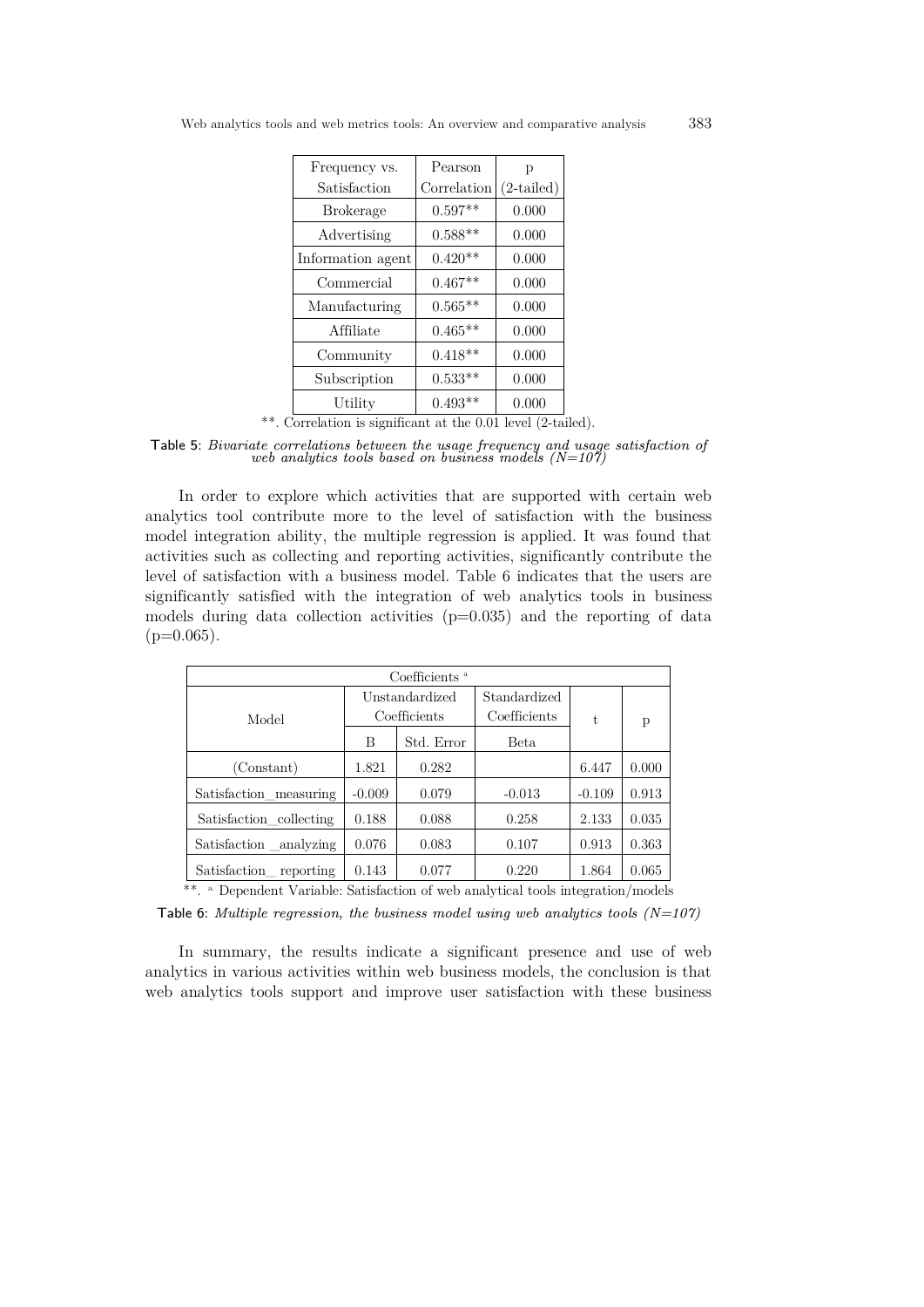models. Nevertheless, there is room for improvement in terms of better integration of web analytics tools in web-based business models.

#### **4. Results interpretation and conclusion**

The empirical results based on the analysis of data collected from 107 survey respondents indicate that web analytics tools are well accepted and applied in IT and marketing companies. A descriptive statistic output revealed that acceptance of web analytics tools conforms to any other acceptance of technological innovation. In this survey, younger users dominate the age group of users, possibly implying that the use of web analytic tools is more popular among the younger generation [2]. The use of web analytics tools in business fields, as expected, is most frequent in the marketing industry.

Specifically, a comparison of results points out that web analytics tools are mostly used for data collection and analysis (Table 3), indicating the highest observed correlation corresponds to satisfaction with measuring and analyzing activities (Table 4), and evidently there is some room for improvement in functionalities regarding user satisfaction in collecting data. The recommendation is that software companies developing tools should place additional focus on this particular set of functionalities. The survey has shown that data collection is the most frequent tool activity and any improvement or enhancement in this activity could have a significant impact on user satisfaction.

Moreover, according to the obtained results, web analytics tools are most frequently used in advertising and commercial models where users also expressed satisfaction. Additional results indicated that the highest correlation between the usage frequency of web analytics tools and the satisfaction with such tools is observed in the brokerage model and in the advertising model. The expectation was that more frequent usage of web analytics tools in the advertising model implies a higher user satisfaction. This research has shown that use in the brokerage model is low, and the correlation between usage frequency and usage satisfaction of web analytics tools is the highest. It implies that web analytics tools in the brokerage model are not recognized enough and promotion campaigns for additional use in the model is required. The results providing a correlation between frequency and satisfaction for the mentioned activities (Table 4) and a correlation between frequency and satisfaction in the business models (Table 5) are as expected.

Finally, emphasis should be placed on the fact that user satisfaction with web analytics tools used for the collection of data and reporting of activities improves significantly when such tools are integrated in the business models.

The conclusion that the authors stress, based on the outcome of theoretical research, is that web analytics tools and the associated web metrics as statistical indicators of website activity can potentially improve user satisfaction if a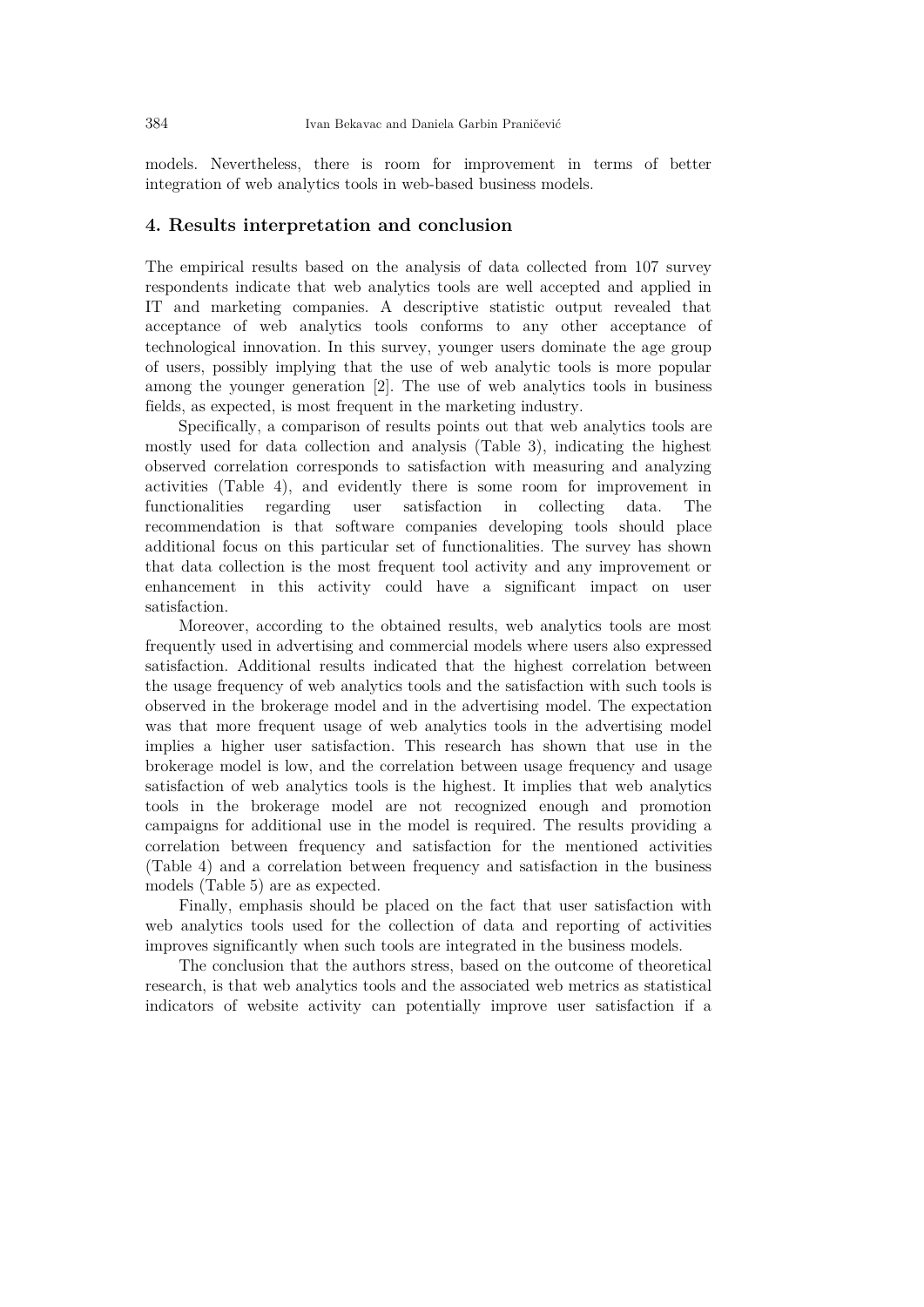business model's website. Regardless of the fact that some of analyzed web analytics tools and the associated web metrics are freely available, whereas others are not, it is undisputable that each of the tools can be integrated into the respective business models. Successful implementation of web analytics tools requires proper selection given that each website is unique and determined by the nature of related business model and its supporting technologies. Thus focusing on the proper either tools either metric, form the basis to strengthen management support and, that may imply better business results.

The empirical research results based on the perception of web analytics tools indicate that web analytics tools support user satisfaction on the web of business models although further modifications are evident, at the technical and organizational level.

Future studies in this field should include an assessment of web analytics tools based on clickstream data for web analytics tools featured to track performance on social networks or mobile devices, as well as tools for collecting feedback from visitors, and for conducting different testing and experiments.

### **References**

- [1] Burby, J., Brown, A. and WAA Standards Committee (2007). Web Analytics Definitions – Version 4.0, Web Analytics Association.
- [2] Chunga, J. E, Parkb, N., Wangc, H., Fulkd, J. and McLaughlind, M. (2010). Age differences in perceptions of online community participation among non-users: An extension of the Technology Acceptance Model. Computers in Human Behavior, 26, 6, 1674–1684. doi:10.1016/j.chb.2010.06.016.
- [3] Clifton, B. (2010). Advanced Web Metrics with Google Analytics (2nd ed.). Indiana: Wiley Publishing, Inc.
- [4] Creese, G. and Veytsel, A. (2000). Web Analytics: Translating Clicks into Business. Boston: The Aberdeen Group, Inc.
- [5] Gupta, R., Mehta, K., Bhavsar, K. and Joshi, H. (2013). Mobile web analytics. International Journal of Advanced Research in Computer Science and Electronics Engineering (IJARCSEE) 2, 3, 288–292.
- Kaushik, A. (2007). Web Analytics: An Hour a Day. Indiana: Wiley Publishing, Inc.
- [7] Kaushik, A. (2009). Web Analytics 2.0: The Art of Online Accountability and Science of Customer Centricity. Indiana: Wiley Publishing, Inc.
- [8] Omidvar, M. A., Mirabi, V. R. and Shokry, N. (2011). Analyzing the impact of visitors on page views with Google Analytics. International Journal of Web & Semantic Technology (IJWesT), 2, 1, 14–32. doi:10.5121/ijwest.2011.2102.
- [9] Peterson, E.T. (2004). Web Analytics Demystified: A Marketer's Guide to Understanding How Your Web Site Affects Your Business. Celilo Group Media and CafePress.
- [10] Rappa, M. (2010). Business models on the web. http://digitalenterprise.org/models/models.html [Accessed on 12 March 2014].